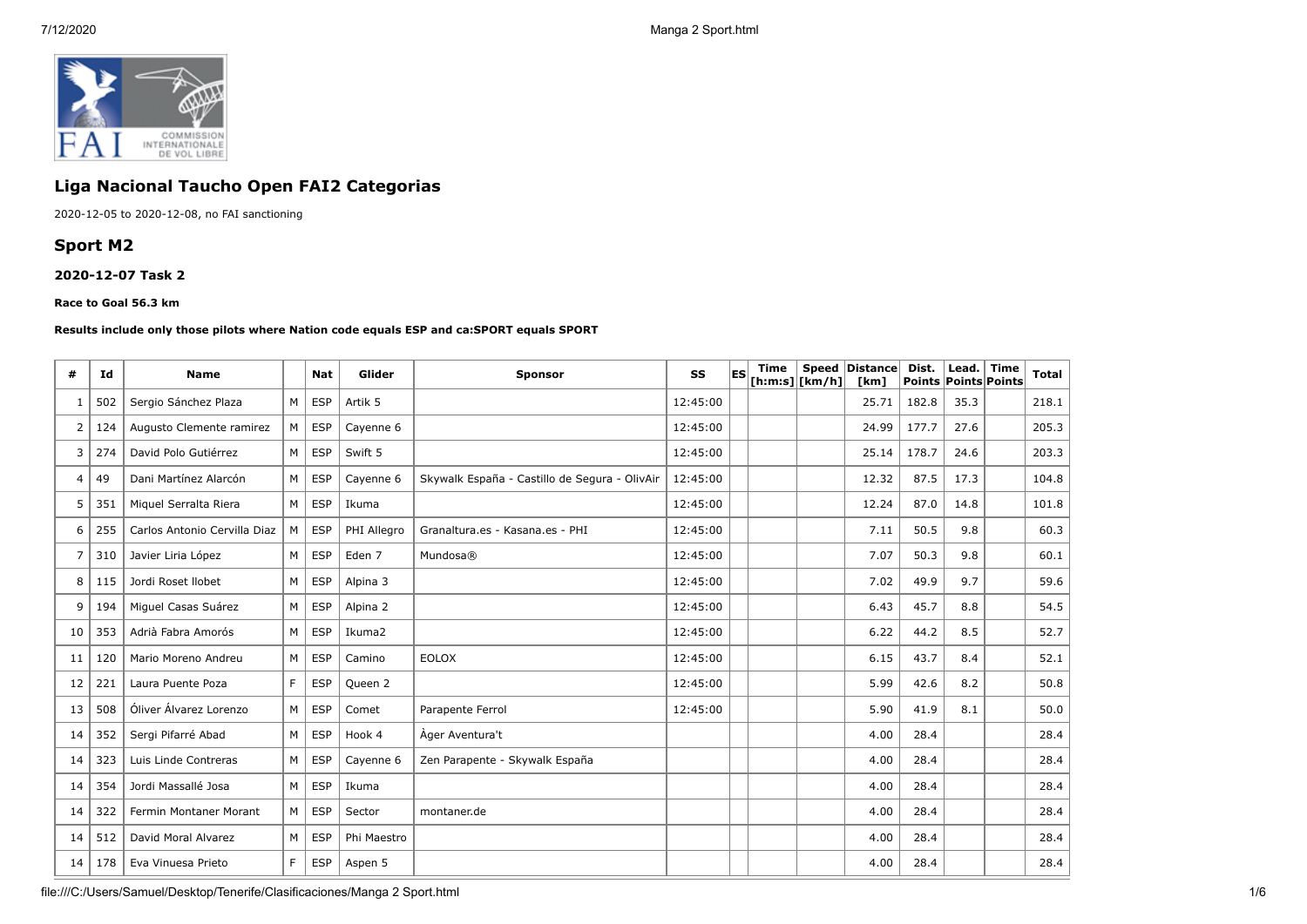|     | Ιd  | <b>Name</b>       | <b>Nat</b> | Glider             | Sponsor                   | SS | Time<br>$\mathsf{ES}$ $\vert_{\mathsf{[h:m:s] _{\mathsf{[h,m:s]}}}}$ | Speed<br>.<br>[km/h]∣ | Distance <br><b>Tkm</b> | Dist.<br>  Points   Points   Points | <sup>I</sup> Lead. | ้ Time | <b>Total</b> |
|-----|-----|-------------------|------------|--------------------|---------------------------|----|----------------------------------------------------------------------|-----------------------|-------------------------|-------------------------------------|--------------------|--------|--------------|
| ABS | 101 | Jaume Font Ferrer | FSD        | $\sim$<br>Venus SC | <b>HAPPY FLY Tenerife</b> |    |                                                                      |                       |                         |                                     |                    |        | 0.0          |

#### **Task definition**

| <b>No</b> | Leg Dist.        | Id     | Radius             | Open  | Close | <b>Coordinates</b>           | <b>Altitude</b> |
|-----------|------------------|--------|--------------------|-------|-------|------------------------------|-----------------|
| 1         | $0.0 \text{ km}$ | SD4076 | $400 \text{ m}$    | 11:30 | 13:30 | Lat: 28.14511 Lon: -16.73607 | 744 m           |
| 2 SS      | 4.2 km           | SD0079 | 5500 m             | 12:45 | 17:30 | Lat: 28.10675 Lon: -16.6473  | 767 m           |
| 3         | $6.7 \text{ km}$ | SD0079 | $3000 \; \text{m}$ | 12:45 | 17:30 | Lat: 28.10675 Lon: -16.6473  | 767 m           |
| 4         | 14.8 km          | S29058 | 6000 m             | 12:45 | 17:30 | Lat: 28.20749 Lon: -16.77646 | 564 m           |
| 5         | 21.8 km          | S07026 | 2000 m             | 12:45 | 17:30 | Lat: 28.08831 Lon: -16.70667 | 255 m           |
| 6         | 39.8 km          | SD5057 | 1000 m             | 12:45 | 17:30 | Lat: 28.2491 Lon: -16.81792  | 550 m           |
| 7 ES      | 54.7 km          | SG2000 | 2000 m             | 12:45 | 17:30 | Lat: 28.09787 Lon: -16.75192 | 0 <sub>m</sub>  |
| 8         | 56.3 km          | SG2000 | $400 \text{ m}$    | 12:45 | 17:30 | Lat: 28.09787 Lon: -16.75192 | 0 <sub>m</sub>  |

### **Notes**

| тd | Name                            | <b>Note</b> |
|----|---------------------------------|-------------|
|    | 101 Jaume Font Ferrer   Ausente |             |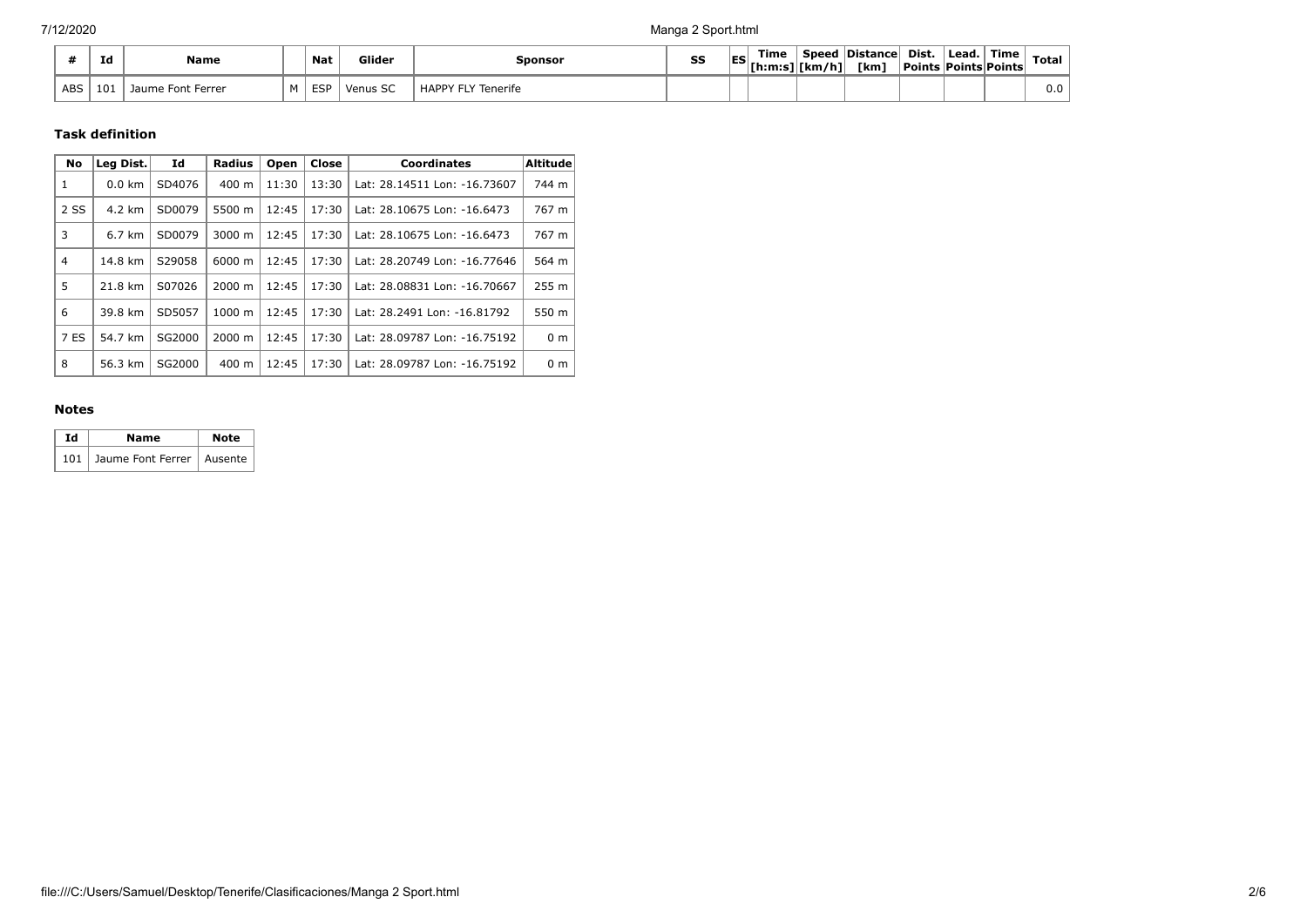**Pilots not yet processed (NYP)**

**Id Name**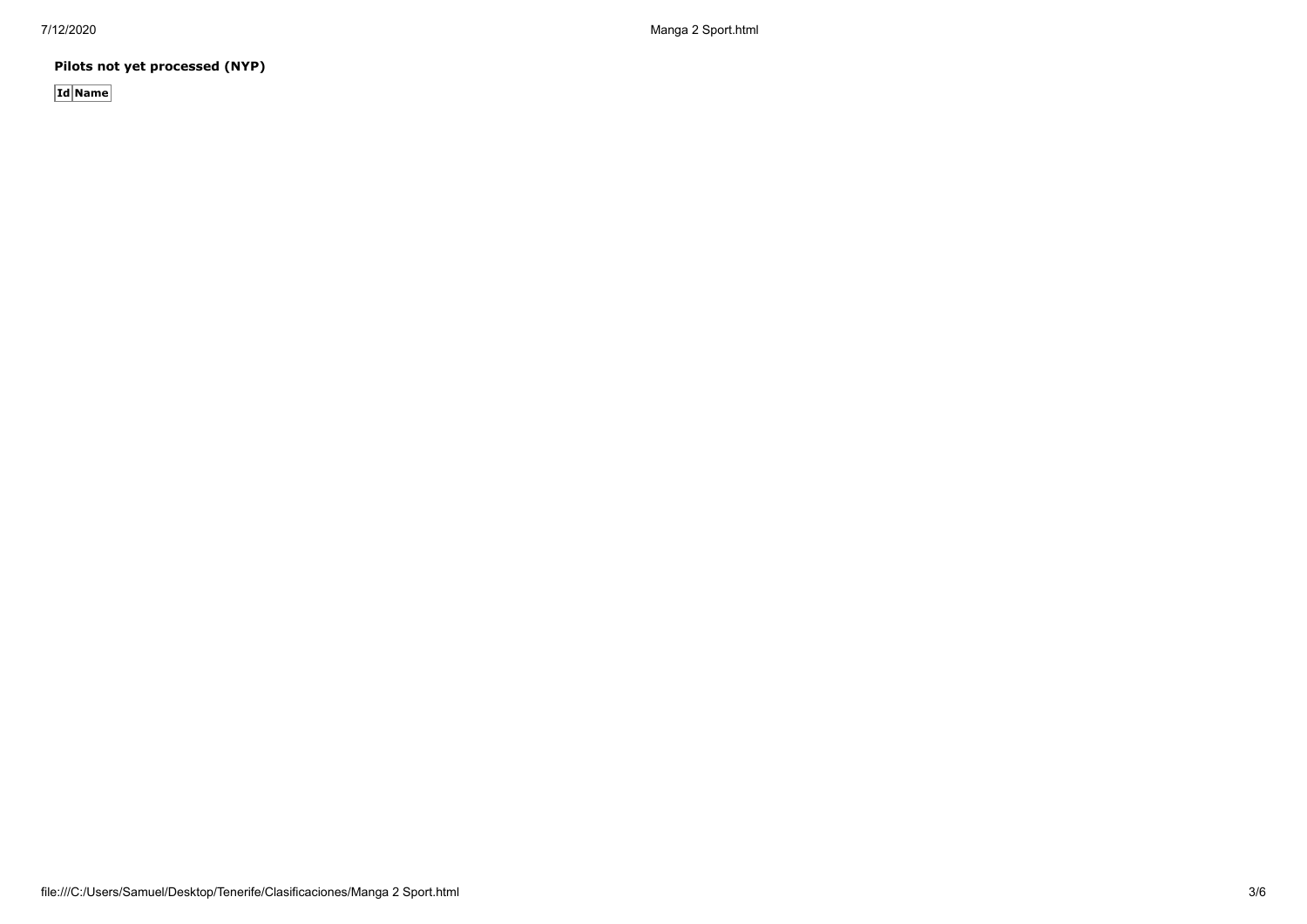#### **Task statistics**

| param                           | value                |
|---------------------------------|----------------------|
| ss distance                     | 50.509               |
| task distance                   | 56.337               |
| launch_to_ess_distance          | 54.737               |
| no_of_pilots_present            | 19                   |
| no_of_pilots_flying             | 19                   |
| no_of_pilots_lo                 | 19                   |
| no_of_pilots_reaching_nom_dist  | 0                    |
| no_of_pilots_reaching_es        | 0                    |
| no_of_pilots_reaching_goal      | O                    |
| sum_flown_distance              | 159.62               |
| best_dist                       | 25.711               |
| best time                       | 0                    |
| worst_time                      | 0                    |
| qnh_setting                     | 1013.25              |
| no_of_pilots_in_competition     | 20                   |
| no of pilots landed before stop | 0                    |
| sum_dist_over_min               | 100.29               |
| sum_real_dist_over_min          | 100.29               |
| sum_flown_distances             | 159.62               |
| best_real_dist                  | 25.711               |
| last_start_time                 | 2020-12-07T12:45:00Z |
| max_time_to_get_time_points     | 0                    |
| goalratio                       | 0                    |
| arrival_weight                  | 0                    |
| departure_weight                | 0                    |
| leading_weight                  | 0.162                |
| time_weight                     | 0                    |
| distance_weight                 | 0.838                |
| smallest_leading_coefficient    | 3.4116               |
| available_points_distance       | 182.7699             |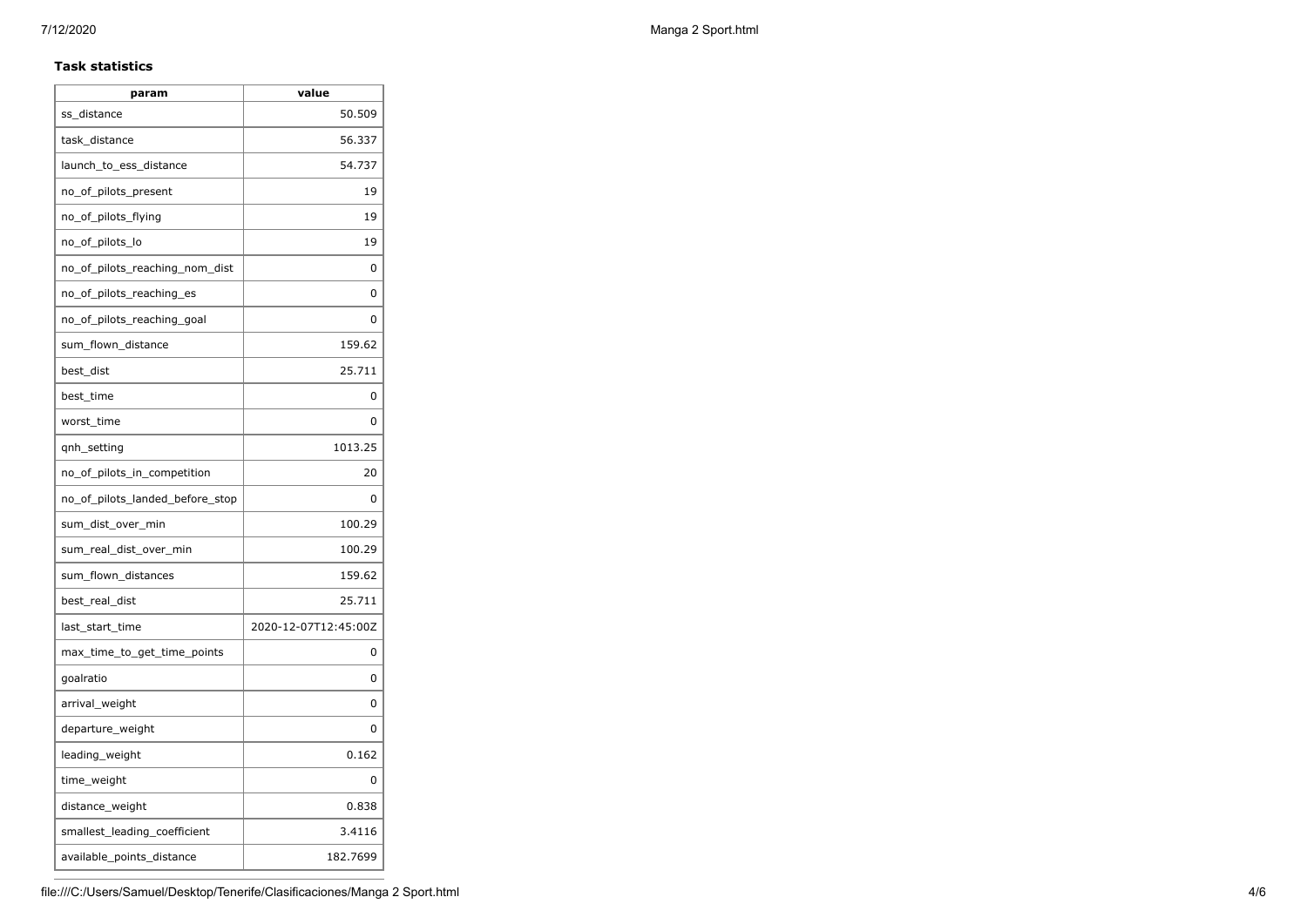| param                       | value   |
|-----------------------------|---------|
| available_points_time       | 0       |
| available_points_departure  | O       |
| available_points_leading    | 35.3326 |
| available_points_arrival    | 0       |
| time_validity               | 0.8553  |
| launch_validity             | 1       |
| distance_validity           | 0.255   |
| stop_validity               | 1       |
| day_quality                 | 0.2181  |
| ftv_day_validity            | 0.2181  |
| time_points_stop_correction | Ω       |

#### **Scoring formula settings**

| param                                        | value    |
|----------------------------------------------|----------|
| id                                           | GAP2020  |
| use_distance_points                          | 1        |
| use_time_points                              | 1        |
| use_departure_points                         | $\Omega$ |
| use_leading_points                           | 1        |
| use_arrival_position_points                  | $\Omega$ |
| use_arrival_time_points                      | $\Omega$ |
| time points if not in goal                   | 0        |
| jump_the_gun_factor                          | $\Omega$ |
| jump_the_gun_max                             | $\Omega$ |
| use_1000_points_for_max_day_quality          | $\Omega$ |
| normalize_1000_before_day_quality            | $\Omega$ |
| time_validity_based_on_pilot_with_speed_rank | 1        |
| bonus_gr                                     | 4        |
| no pilots in goal factor                     | 0.8      |
| task_stopped_factor                          | 0.7      |
| min_dist                                     | 4        |
| nom_dist                                     | 40       |